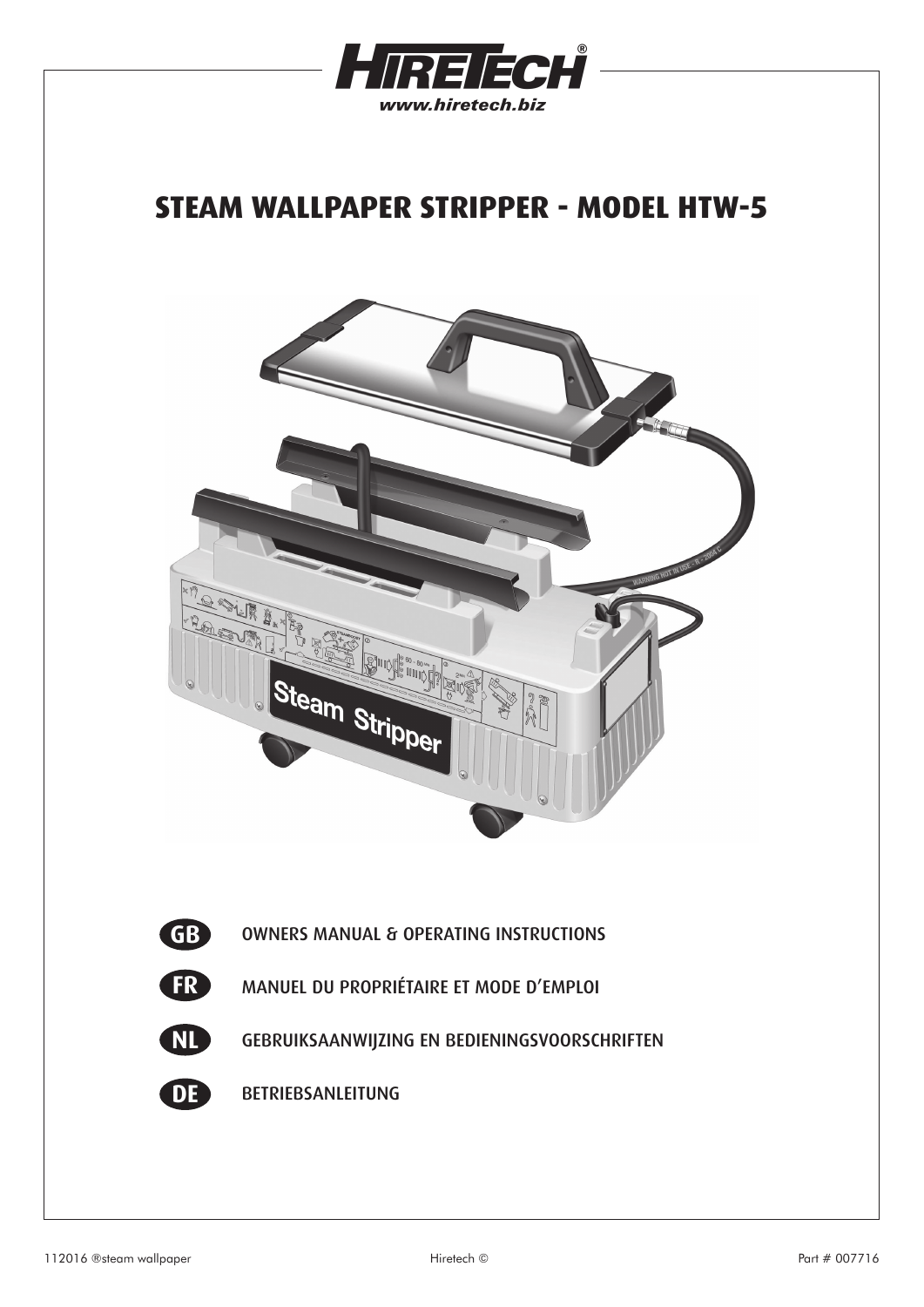

## **WARNING**

For safe operation of this machine, read and understand all instructions. Look for the 'warning/caution' symbol.



This symbol means that if you do not follow the instructions injury can occur to the operator and damage to the machine and work surface may result.

*WARNING:* Steam under pressure and hot surfaces.

DO NOT remove or tamper with the steam cap when in operation. If a fault occurs allow steam stripper to cool for a minimum of 2 minutes. Follow instructions detailed in this manual for fitting and removing the steam cap.

# **SPARE PARTS**

Use Hiretech® genuine spare parts only for service and repair. Use of non-approved parts will void the product warranty. See the back cover of this manual for the terms and conditions of the Hiretech® Limited Warranty.

This manual covers machines starting from the following serial numbers;

84264 (220/240 Volt)

84258 (110/120 Volt)

#### **SPECIFICATIONS**

The Hiretech® Steam Stripper will remove multiple layers of wallpaper and painted Anaglypta, foils and flocks, also papers covered in paint, distemper or varnish.

| Power Supply:   | 110/120 V <sup>~</sup> or 220/250 V <sup>~</sup><br>Check data plate. |
|-----------------|-----------------------------------------------------------------------|
| Heater Element: | 1.4/1.6 kw or 2.2/2.5 kw.                                             |
| Water Tank:     | 7 litres (1.5 gallons) capacity.                                      |
| Weight Dry:     | 7.5 kg (16.5lbs).                                                     |

CAUTION: Read the following Safety and Operational notes before using your Hiretech® Steam Wallpaper Stripper.

# **SAFETY**

- For your safety it is recommended that a residual current circuit breaker (ground fault interrupter) is used with this product.
- 2. Ensure the electrical supply conforms to that detailed on data label of this product. If in doubt consult a qualified electrician. The supply cable must be earthed.
- 3. The steam generated by this product is DANGEROUS. Keep children well away from work site.
- 4. Ensure the steam hose is sound and securely fitted before use and that it is not kinked or becomes kinked or flattened in use.
- 5. NEVER remove filler cap on the steam tank when the steam stripper is in operation or attempt to adjust or tighten it if steam is seen to be escaping from around the filler cap area. Disconnect from power supply, allow to cool for a MINIMUM OF 2 MINUTES then check and refit the cap.
- 6. DO NOT attempt to move the steam stripper to a new work site unless the power has been disconnected and the machine has been allowed to cool for a MINIMUM OF 5 MINUTES. To move the steam stripper to a new work site lift by steam plate rails only.
- 7. Ensure adequate ventilation of work site.
- 8. Use clean WATER only to fill the steam tank.
- 9. NEVER operate the steam stripper without water.
- 10. Always disconnect from the power supply before filling with water or when not in use.
- 11. Take care when stripping paper from ceilings, hot water may run from the steam plate.
- 12. DO NOT use a power socket directly below the area being stripped. Take precautions to prevent water entering power sockets and light switches.
- 13. The power cable and steam hose must be maintained in good condition.
- 14. Operate the steam stripper on a level surface DO NOT use this product as a step.

#### **OPERATION**

- Set up by clearing furniture from the work area. Prepare for slight spillage, carpets and floors must be protected. Roll carpets back or protect with plastic sheet and dust sheet. Layout tools required ready to start work.
- 2. Place steam stripper on floor or stable level work surface near to the area to be stripped. Remove the steam plate and lay out the steam hose and power lead. DO NOT plug into power supply.
- 3. Remove the filler cap (see 11) and fill water tank with clean hot or cold tap water to a maximum of 5cm (2") from top of tank. DO NOT over fill or cover rubber safety valve located at the base of the tank filling neck.
- 4. Replace the filler cap ensuring a correct fit. NEVER force or attempt to over tighten the filler cap (see 11).
- 5. Place the steam plate face up on the floor or work surface which should be protected from condensation when steam is first produced. Alternatively place steam plate in a bucket or large plastic container ready to collect water which will have condensed from the steam in the steam plate.
- 6. Plug in to a suitable power supply. The steam stripper will switch itself on automatically. Allow the steam stripper to heat the water until it turns to steam, 10 to 30 minutes.
- 7. When steady jets of steam are produced the steam stripper is ready to use. Lift the steam plate above the steam stripper this will allow water condensed in the steam hose from the steam to run back into the water tank.
- 8. Now begin stripping (see Stripping Technique). Continue using the steam stripper until the steam stops, about 60 to 80 minutes. When the steam stops the steam stripper is ready to be refilled. The steam stripper will switch off automatically when a low water level is reached. Of course you can stop whenever you wish, just disconnect from the power supply to switch off.
- 9. Refilling DISCONNECT power supply and then allow the steam stripper to cool down for a MINIMUM OF 2 MINUTES.
- 10. ENSURE that the steam outlet holes in the steam plate are clear and that the steam hose is not kinked or flattened otherwise steam pressure in the water tank will be maintained for a long period.
- 11. The filler cap will be HOT, use a glove and do not stand directly over the steam stripper when removing it. Remove the cap at arms length. Lift the filler cap lever and wait for excess steam to vent. Then turn the cap anti-clockwise a QUARTER of a turn only. If steam continues to escape wait until it stops. ONLY THEN push down the filler cap against spring pressure and turn anti-clockwise a further quarter turn and pull up gently to remove. To refit cap push down against spring pressure and turn clockwise approximately half a turn to stop position. Lower filler cap lever to lock.
- 12. On finishing stripping allow the steam stripper to continue to run until it switches off automatically. Use a suitable container to catch the steam as it condenses to water. When the steam stripper switches off DISCONNECT power supply. Before the steam stripper cools completely carefully wipe down the body, steam hose and steam plate to clean.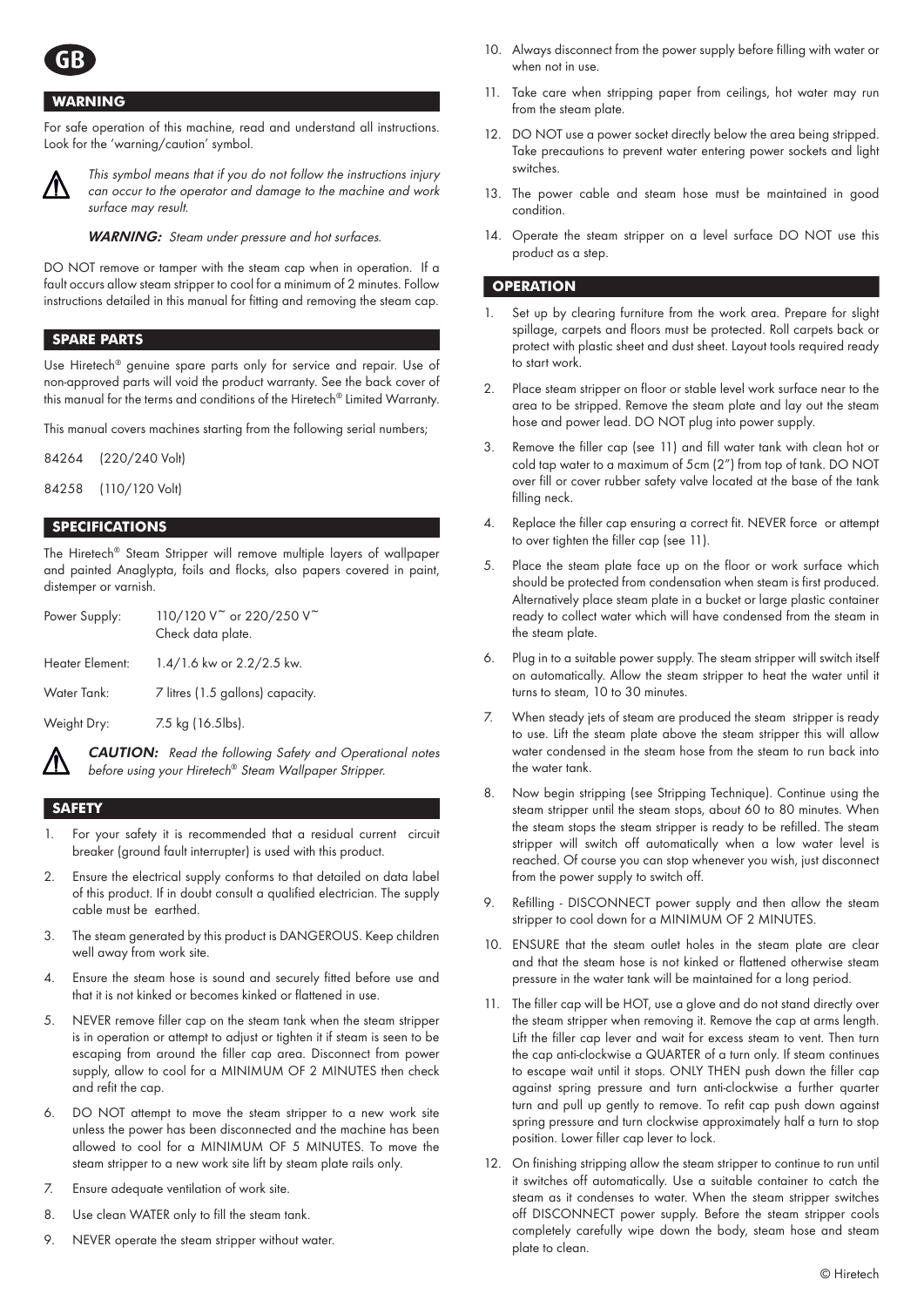13. Now allow the steam stripper to cool completely, carefully store the steam hose and cable and replace the steam plate. If work is completed and the steam stripper is to be stored prepare the machine as detailed in Maintenance and Servicing.

## **STRIPPING TECHNIQUE**

- To help steam to penetrate more quickly and speed up stripping perforate the wallpaper covering with a Hiretech HTP-2 Wallpaper Perforator. This is important where papers are in multiple layers, painted over or are a vinyl type. To save even more time perforate the covering while waiting for the steam stripper to produce steam.
- 2. Start at the top of the wall and work across and down-wards. Place the steam plate against the surface of the covering to be stripped.
- 3. Wait about 15 seconds, then move the steam plate across the wall to the next area slightly over lapping the area just steamed.
- 4. Loosen the edge of the covering with a stripping knife. A broad blade stripping knife is recommended for best results. If the covering is difficult to strip allow a little longer to steam, you will quickly learn how long you need to steam the wallpaper to make it easy to strip.
- 5. Using the stripping knife in a downwards direction at a 45oangle towards the steam plate, begin to strip the covering from the top of the wall and downwards all the time moving the steam plate ahead of the area just stripped.
- 6. During stripping steam will be collecting in the trough at the bottom of the steam plate and condensing into water, which should be drained away from time to time.
- 7. On completion of stripping the wall or ceiling surface should be washed down to remove any remaining pieces of covering and glue.

## **OPERATING HINTS**

- Care should be taken to check the condition of the surface to be stripped. Should plaster on the wall be loose, it is probable that when the covering is removed the plaster or parts will come away. Check by gently tapping the wall all over, a hollow sound will indicate that the plaster is loose. In such circumstances repairs should be made.
- 2. Clean the steam stripper while it is still warm to the touch. When cold any pieces of paper stuck to the steam stripper will be difficult to remove.
- 3. When not in use ensure that the steam stripper is empty and dry. Always store in a dry place.

#### **MAINTENANCE AND SERVICING**

On completion of work allow the steam stripper to cool completely for a MINIMUM OF 4 HOURS. Remove the steam cap, turn the machine over and drain off remaining water by depressing the rubber safety valve located at the base of the tank filler neck. Replace cap, wipe down body and replace the steam hose, cable and steam plate. Store in a dry place.

 IMPORTANT. The filler cap and filler neck must be maintained in good condition. Inspect both regularly and ensure that the filler cap locates properly and that both cap and filler neck are not worn or damaged in any way. If damage is noted do not use the steam stripper under any circumstances, return it to you dealer for service.

#### **FAULT FINDING**

# FAULT

Machine does not heat up

# ACTION

Check power supply and fuse in plug. If fuse blows more than once return your steam stripper to nearest dealer for service.

#### FAULT

Steam escaping from filler cap.

# ACTION

Switch off and allow to cool for a MINIMUM OF 2 MINUTES. Using a glove and at arms length carefully remove the filler cap. Inspect the filler cap and filler neck for signs of damage or dirt. If problem persists return machine to dealer for service.

On no account attempt to adjust or tighten the filler cap when the machine is switched on and steam pressure remains.

#### **FAULT**

Steam stops prematurely (could be accompanied by an escape of steam from below machine - safety vent).

#### ACTION

CAUTION steam hose or steam outlets could be blocked. Disconnect from power supply. First check to see if hose is kinked or flattened. If not proceed with caution. Allow the machine to cool for a MINIMUM OF 2 HOURS to allow steam pressure to drop. Remove filler cap using gloves at arms length.

If cause can not be found return the machine to nearest dealer for service.

## FAULT

Filler cap rotates past 'stop' position.

# ACTION

CAUTION Do not use machine, return to nearest dealer for service.

## FAULT

Machine overheats.

## ACTION

Check machine is on a level surface. If fault continues return to dealer for service.

## **FAULT**

Escape of water and/or steam from below machine as steam stripper heats up - safety vent.

## ACTION

Machine has been over filled. Avoid over filling.

CAUTION Carpets and flooring should be protected to avoid damage as water and liquids are present at all times during stripping.



## **MISE EN GARDE**

Pour utiliser cet appareil en toute sécurité, lisez et assimilez toutes les instructions. Soyez attentif au symbole de mise en garde / précautions à prendre.



Ce symbole indique que, si l'utilisateur ne suit pas les instructions, il risque de se blesser et d'endommager l'appareil et la surface à traiter.

MISE EN GARDE: Vapeur sous pression et surfaces brûlantes.

Pendant l'utilisation de l'appareil, N'enlevez PAS ou NE modifiez PAS le bouchon de vapeur. Si un incident se produit, laissez refroidir la décolleuse pendant au moins 2 minutes. Pour mettre en place et ôter le bouchon de vapeur, suivez les instructions présentées dans ce manuel

## **PIÈCES DE RECHANGE**

Lors des opérations d'entretien et de réparations, utilisez exclusivement des pièces de rechange d'origine Hiretech®. Le recours à des pièces non homologuées annule la garantie produit. Voir le verso du présent manuel pour connaître les conditions de la garantie limitée Hiretech®.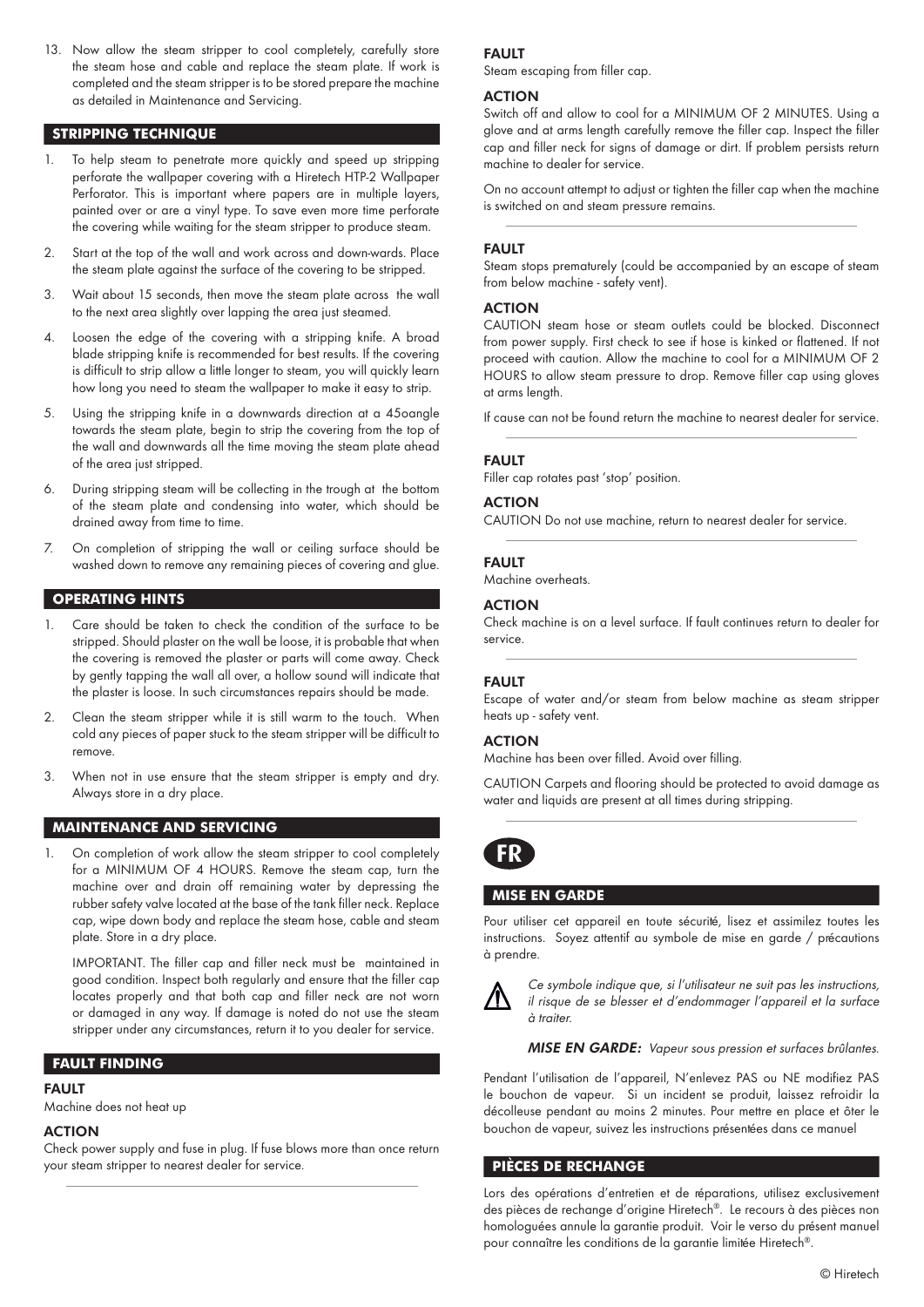Le présent manuel est destiné aux appareils commençant par les numéros de série suivants

84264 (220/240 volts)

84258 (110/120 volts)

# **SPÉCIFICATIONS**

La décolleuse vapeur de papier peint Hiretech enlève plusieurs couches de papier peint ainsi que le papier peint métallisé ou floqué ; elle décolle également les papiers recouverts de peinture, peinture à la colle ou vernis.

Alimentation électrique :  $110/120v^2$  ou 220/250  $v^2$ Reportez-vous à la plaque signalétique.

Résistance : 1,4/1,6 kw ou 2,2/2,5 kw Réservoir d'eau : 7 litres (1,5 gallons) Poids à vide : 7,5 kg (16,5 livres)

Précautions à prendre: Lisez les notes de sécurité et d'utilisation suivantes avant d'utiliser votre décolleuses vapeur de papier peint.

## **SÉCURITÉ**

- Par mesure de sécurité, il est recommandé d'utiliser avec ce produit un disjoncteur à courant résiduel (interrupteur de circuit de défaut terre).
- 2. Assurez-vous que l'alimentation électrique corresponde à celle indiquée sur l'étiquette des spécifications du produit. En cas de doute, adressez-vous à un électricien qualifié. Le cordon d'alimentation doit être mis à la terre.
- 3. La vapeur générée par ce produit est DANGEREUSE. Éloignez les enfants du lieu d'utilisation.
- 4. Avant d'utiliser l'appareil, vérifiez que le flexible à vapeur est en bon état et qu'il est correctement monté ; vérifiez également qu'il n'est pas pincé et qu'il ne risque pas de se pincer ou de s'aplatir pendant son utilisation.
- 5. N'enlevez JAMAIS le bouchon de remplissage du réservoir de vapeur lorsque vous utilisez la décolleuse ; Ne le réglez ou le resserrez JAMAIS si vous voyez de la vapeur apparaître autour du bouchon de remplissage. Débranchez l'alimentation électrique, laissez la décolleuse refroidir pendant AU MOINS 2 MINUTES puis vérifiez et remettez le bouchon en place.
- 6. Avant d'emporter la décolleuse à vapeur sur un nouveau lieu d'utilisation, débranchez l'alimentation électrique et laissez-la refroidir pendant AU MOINS 5 MINUTES. Pour emporter la décolleuse à vapeur sur un nouveau lieu d'utilisation, soulevez-la uniquement par les rails du plateau à vapeur.
- 7. Veillez à ce que le lieu d'utilisation soit suffisamment ventilé.
- 8. Remplissez le réservoir à vapeur uniquement avec de l'EAU propre.
- 9. NE faites JAMAIS fonctionner la décolleuse à vapeur sans eau.
- 10. Débranchez toujours l'alimentation électrique avant de la remplir d'eau ou lorsque vous ne l'utilisez pas.
- 11. Faites attention lorsque vous décollez le papier peint des plafonds car de l'eau brûlante risque de couler du plateau à vapeur.
- 12. N'utilisez PAS de prise secteur située directement sous la section que vous êtes en train de décoller. Prenez des précautions pour que l'eau ne pénètre pas dans les prises secteur et les interrupteurs des éclairages.
- 13. Le cordon d'alimentation et le flexible à vapeur doivent être toujours en bon état.
- 14. Utilisez la décolleuse à vapeur sur une surface plane ; NE l'utilisez PAS comme marche d'escalier.

## **UTILISATION**

- 1. Préparez la zone de travail en enlevant les meubles. De petites fuites d'eau peuvent se produire : protégez les tapis et les planchers. Roulez les tapis ou protégez-les avec des films en plastique ou des bâches anti-poussière. Disposez les outils nécessaires au décollage du papier peint.
- 2. Placez la décolleuse à vapeur sur le sol ou sur une surface de travail plane et stable, à proximité de la section à décoller. Enlevez le plateau à vapeur puis sortez le flexible à vapeur et le cordon d'alimentation. NE le branchez PAS au secteur.
- 3. Ôtez le bouchon de remplissage (voir 11) puis remplissez le réservoir d'eau avec de l'eau de robinet propre, chaude ou froide, jusqu'à 5 cm (2 pouces) maximum du bord du réservoir. NE remplissez PAS exagérément ou Ne recouvrez PAS la soupape de sécurité en caoutchouc située à la base du col de remplissage du réservoir.
- 4. Remettez le bouchon de remplissage en place en l'installant correctement. NE forcez JAMAIS sur le bouchon ou NE le serrez JAMAIS trop fort (voir 11).
- 5. Placez le plateau à vapeur sur le sol ou sur la surface de travail, face vers le haut ; protégez cette dernière de la condensation au premier jet de vapeur. Ou bien placez le plateau à vapeur dans un seau ou un grand récipient en plastique pour collecter l'eau produite par la condensation de la vapeur dans le plateau.
- 6. Branchez dans une alimentation électrique adaptée. La décolleuse à vapeur se met automatiquement en marche. Attendez que la décolleuse à vapeur chauffe l'eau jusqu'à ce qu'elle se transforme en vapeur (10 à 30 minutes).
- 7. Lorsque la décolleuse produit des jets de vapeur réguliers, elle est prête à l'emploi. Levez le plateau à vapeur au-dessus de la décolleuse ; ceci permet à l'eau condensée dans le flexible à vapeur de retourner dans le réservoir d'eau.
- 8. Commencez à décoller le papier peint (voir Technique de décollage). Continuez à utiliser la décolleuse à vapeur jusqu'à l'arrêt de la vapeur (60 à 80 minutes environ). Lorsque la vapeur s'arrête, vous devez remplir à nouveau la décolleuse. La décolleuse s'arrête automatiquement lorsque le niveau d'eau bas est atteint. Vous pouvez bien sûr vous arrêter quand vous voulez. Pour arrêter la décolleuse, débranchez-la de l'alimentation électrique.
- 9. Remplissage Débranchez la décolleuse de l'alimentation électrique puis laissez-la refroidir pendant AU MOINS 2 MINUTES.
- 10. VÉRIFIEZ que les orifices de sortie de la vapeur visibles sur le plateau à vapeur ne sont pas obstrués et que le flexible à vapeur n'est pas pincé ou aplati car autrement, le réservoir d'eau resterait sous pression pendant longtemps.
- 11. Le bouchon de remplissage est BRULANT. Portez un gant et ne vous tenez pas directement au-dessus de la décolleuse à vapeur lorsque vous enlevez le bouchon. Retirez le bouchon à bout de bras. Soulevez la manette du bouchon puis attendez que l'excès de vapeur sorte. Tournez ensuite le bouchon dans le sens anti-horaire sur UN QUART de tour uniquement. Si de la vapeur continue de s'échapper, attendez. Lorsqu'il ne reste plus de vapeur dans le réservoir, vous pouvez appuyer le bouchon de remplissage contre le ressort de pression. Tournez-le ensuite en sens anti-horaire sur un autre quart de tour puis tirez-le doucement vers le haut pour l'enlever. Pour remettre le bouchon en place, appuyez-le contre le ressort de pression puis tournez-le en sens horaire sur un demi-tour environ jusqu'à la butée. Pour verrouiller le bouchon, baissez sa manette.
- 12. Une fois que vous avez terminé votre travail, laissez fonctionner la décolleuse jusqu'à ce qu'elle s'arrête automatiquement. Utilisez un récipient adapté pour récupérer la vapeur qui se condense. Une fois que la décolleuse s'est éteinte, DÉBRANCHEZ-la de l'alimentation électrique. Avant qu'elle ne refroidisse complètement, essuyez et nettoyez avec précautions le corps de la décolleuse, le flexible et le plateau à vapeur.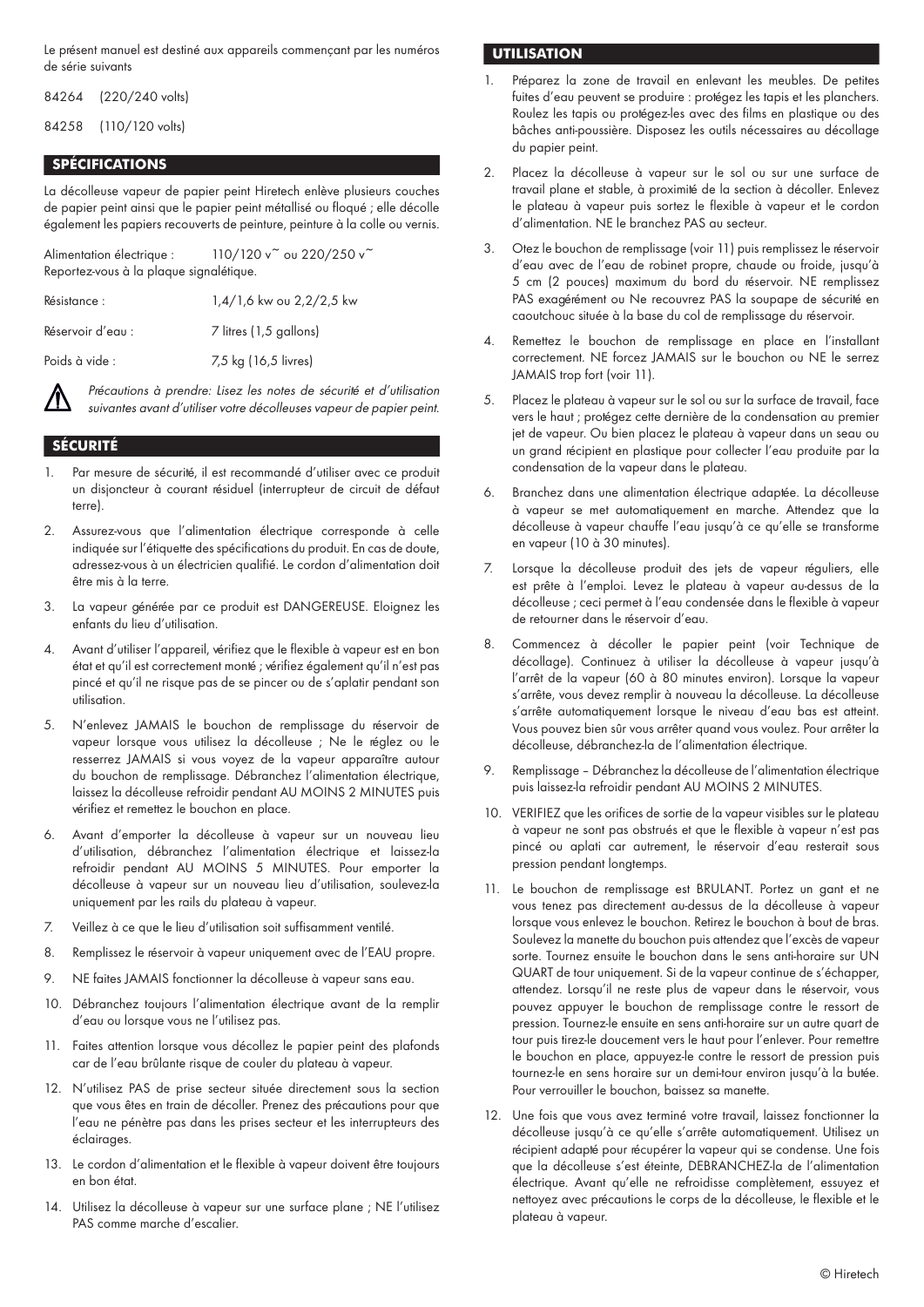13. Laissez-la ensuite refroidir complètement, rangez avec précautions le flexible à vapeur et le cordon puis remettez le plateau à vapeur à sa place. Si vous avez terminé votre travail et si vous devez ranger la décolleuses à vapeur, préparez-la en suivant les instructions de la section Entretien et réparations.

## **TECHNIQUE DE DÉCOLLAGE**

- 1. Pour que la vapeur pénètre plus rapidement et pour accélérer le décollage, perforez le papier peint avec un perforateur pour papier peint Hiretech HTP-2. Cette opération est importante en présence de plusieurs couches de papier peint, de surfaces peintes ou de papier peint en vinyle. Pour aller encore plus vite, perforez le revêtement en attendant que la décolleuse produise la vapeur.
- 2. Commencez en haut du mur puis continuez à l'horizontal, en descendant. Placez le plateau à vapeur contre la surface du revêtement mural à décoller.
- 3. Attendez 15 secondes environ puis déplacez le plateau à vapeur le long du mur jusqu'à la section suivante, en faisant chevaucher légèrement les deux sections.
- 4. Décollez le bord du revêtement mural avec un couteau de peintre. Pour obtenir un résultat optimal, il est recommandé d'utiliser un couteau à lame large. Si le revêtement mural se décolle difficilement, appliquez la vapeur un peu plus longtemps. Vous allez vite voir combien de temps vous devez appliquer la vapeur pour que le papier peint se décolle facilement.
- 5. Utilisez le couteau de peintre avec un geste vers le bas, à 45° par rapport au plateau à vapeur. Commencez par le haut du mur, en procédant toujours vers le bas et en plaçant le plateau après la section que vous venez de décoller.
- 6. Pendant le décollage, de la vapeur se condensera dans la rigole visible dans le bas du plateau à vapeur. Éliminez cette eau de temps à autre.
- 7. Une fois le papier peint décollé, lavez le mur ou le plafond pour retirer les éventuels résidus de revêtement ou de colle.

## **ASTUCES D'UTILISATION**

- 1. Contrôlez avec soin l'état de la surface à décoller. Si le plâtre n'adhère pas au mur, il est probable que des morceaux de plâtre se détachent avec le revêtement. Vérifiez en tapant doucement sur toute la surface du mur ; s'il sonne creux, ceci indique que le plâtre n'adhère pas. Dans ce cas, il faut réparer le mur.
- 2. Nettoyez la décolleuse à vapeur lorsqu'elle est encore chaude au toucher. Une fois refroidie, les morceaux de papier collés sur la décolleuse seront difficiles à enlever.
- 3. Lorsque vous n'utilisez pas la décolleuse, vérifiez qu'elle est vide et sèche. Rangez-la toujours dans un endroit sec.

# **ENTRETIEN ET RÉPARATIONS**

1. Lorsque vous avez terminé votre travail, laissez la décolleuse refroidir complètement pendant AU MOINS 4 HEURES. Ôtez le bouchon de vapeur, retournez l'appareil puis éliminez l'eau restante en appuyant sur la soupape de sécurité en caoutchouc située à la base du col de remplissage du réservoir. Remettez le bouchon en place, essuyez le corps de l'appareil et rangez le flexible à vapeur, le cordon d'alimentation et le plateau à vapeur. Conservez dans un endroit sec.

 REMARQUE IMPORTANTE Le bouchon et le col de remplissage doivent rester en bon état. Contrôlez ces deux pièces régulièrement ; vérifiez que le bouchon de remplissage se positionne correctement et que le bouchon et le col ne sont pas usés ou endommagés. Si vous

constatez des dégâts, n'utilisez en aucun cas la décolleuse à vapeur. Rapportez-la à votre concessionnaire pour la faire réparer.

# **UN DIAGNOSTIC**

#### **DÉFAILLANCE**

L'appareil ne chauffe pas.

#### ACTION

Vérifiez l'alimentation électrique et le fusible de la prise. Si le fusible a réagi plusieurs fois, rapportez votre décolleuse à vapeur chez le concessionnaire le plus près de chez vous pour la faire réparer.

## DÉFAILLANCE

De la vapeur s'échappe du bouchon de remplissage.

#### ACTION

Éteignez l'appareil et laissez-le refroidir pendant AU MOINS 2 MINUTES. Mettez un gant et, à portée de bras, enlevez le bouchon de remplissage avec précautions. Vérifiez si le bouchon et le col de remplissage sont endommagés ou sales. Si le problème persiste, rapportez l'appareil chez un concessionnaire pour le faire réparer.

N'essayez jamais de régler ou de serrer le bouchon de remplissage lorsque l'appareil est allumé et qu'il reste de la vapeur sous pression.

## DÉFAILLANCE

La vapeur s'arrête prématurément (avec éventuellement des jets de vapeur sous l'appareil - évent de sécurité).

#### ACTION

PRÉCAUTIONS A PRENDRE : le flexible à vapeur ou les orifices de sortie de la vapeur pourraient être obstrués. Débranchez de l'alimentation électrique. Vérifiez tout d'abord si le flexible n'est pas pincé ou aplati. S'il ne l'est pas, procédez avec prudence. Laissez l'appareil refroidir pendant AU MOINS 2 HEURES pour faire baisser la pression de la vapeur. Retirez le bouchon de remplissage à bout de bras en portant des gants.

Si vous ne trouvez pas la cause de la panne, rapportez l'appareil au concessionnaire le plus proche de votre domicile pour le faire réparer.

#### **DÉFAILLANCE**

Le bouchon de remplissage ne s'arrête pas sur la position "Stop".

#### **ACTION**

PRÉCAUTIONS A PRENDRE : n'utilisez pas l'appareil ; rapportez-le au concessionnaire le plus proche de votre domicile pour le faire réparer.

#### **DÉFAILLANCE**

L'appareil surchauffe.

## ACTION

Vérifiez que l'appareil se trouve sur une surface plane. Si le problème persiste, rapportez-le chez un concessionnaire pour le faire réparer.

## DÉFAILLANCE

De l'eau et/ou de la vapeur s'échappe sous l'appareil pendant qu'il chauffe - évent de sécurité.

## ACTION

Trop d'eau dans l'appareil. Évitez de trop remplir l'appareil.

PRECAUTIONS A PRENDRE : protégez les tapis et revêtements de sol pour ne pas les endommager par l'eau et les liquides toujours présents pendant l'opération de décollage.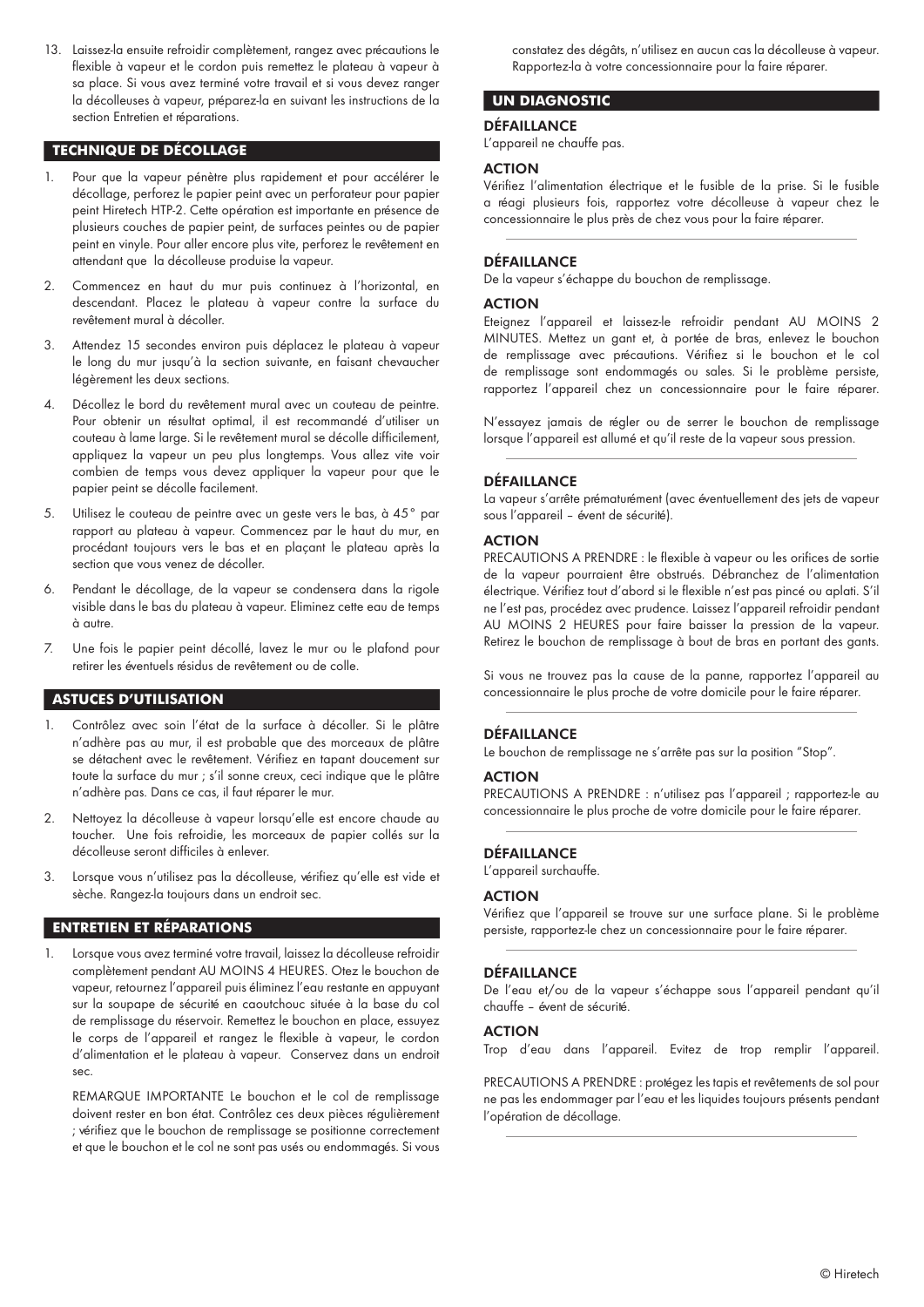

# **WAARSCHUWING**

Voor de veilige bediening van deze machine leest en begrijpt u alle instructies. Zie het symbool waarschuwing/voorzichtig.



Dit symbool betekent dat wanneer de instructies niet worden gevolgd, de operator letsel kan oplopen en de machine en werkoppervlakken kunnen beschadigen.

WAARSCHUWING: Stoom onder druk en hete oppervlakken.

Terwijl de afstomer in werking is mag de stoomkap NIET worden verwijderd. Als er zich een fout voordoet moet u de afstomer minimaal 2 minuten laten afkoelen. Voor het aanbrengen en verwijderen van de stoomkap volgt u de instructies die in deze handleiding staan.

## **RESERVEONDERDELEN**

Gebruik voor onderhoud en reparatie alleen echte Hiretech® onderdelen. Het gebruik van niet-goedgekeurde onderdelen zal de garantie ongeldig maken. Zie het achterblad van deze handleiding voor de voorwaarden van de garantie van Hiretech® Limited.

Deze handleiding beschrijft machines die met de volgende serienummers beginnen;

84264 (220/240 volt)

84258 (110/120 volt)

# **SPECIFICATIE**

De Hiretech behangafstomer verwijdert meerdere lagen behangfolie en velourbehang, tevens behangpapier dat beschilderd, gesaust of gevernist is.

| Netvoeding:         | 110/120 V of 220/250 V<br>Controleer gegevensplaatje. |
|---------------------|-------------------------------------------------------|
| Verwarmingselement: | 1.4/1.6 kW of 1.2/2.5 kW                              |
| Waterreservoir:     | inhoud 7 liter.                                       |
| Droog gewicht:      | 7,5 kg                                                |
|                     |                                                       |

VOORZICHTIG: Lees de volgende veiligheids- en bedieningsinstructies voordat de behangafstomer wordt gebruikt.

# **VEILIGHEID**

- 1. Om veiligheidsredenen wordt aanbevolen dat bij dit product een aardlekschakelaar wordt gebruikt.
- 2. Zorg dat de netvoeding overeenkomt met de gegevens op het etiket van dit product. Raadpleeg bij twijfel een gekwalificeerde elektricien. Het voedingssnoer moet geaard zijn.
- 3. De stoom die door dit product wordt gegenereerd is GEVAARLIJK. Houd kinderen uit de buurt van het werkgebied.
- 4. Zorg dat de stoomslang goed en stevig is aangesloten voorat de afstomer wordt gebruikt en dat er tijdens gebruik geen knikken of platgedrukte plekken in komen.
- 5. Verwijder de vuldop op het stoomreservoir NOOIT als de afstomer in gebruik is, en als er stoom rond het vuldopgebied wordt waargenomen probeer dit dan niet te verhelpen door hem af te stellen of vast te draaien. Maak de afstomer los van de netvoeding, laat hem MINIMAAL 2 MINUTEN afkoelen, controleer de dop en breng hem weer aan.
- 6. Probeer de afstomer NIET naar een nieuw werkgebied te verplaatsen, tenzij de stroom is losgekoppeld en u de machine MINIMAAL 2 MINUTEN heeft laten afkoelen. Om de afstomer naar een nieuw werkgebied te verplaatsen tilt u hem alleen bij de stoomplaatrails op.
- **NL** 7. Zorg dat er adequate ventilatie op het werkgebied is.
- 8. Gebruik alleen schoon WATER voor het vullen van het waterreservoir.
- 9. Laat de afstomer NOOIT zonder water werken.
- 10. De afstomer moet altijd van de netvoeding zijn losgekoppeld voordat hij met water wordt gevuld of als niet in gebruik is.
- 11. Wees voorzichtig bij het afstomen van behang van plafonds, want er kan heet water van de stoomplaat lopen.
- 12. Gebruik NOOIT een stopcontact direct beneden het gebied dat afgestoomd moet worden. Wees voorzichtig dat er geen water stopcontacten en lichtschakelaars binnendringt.
- 13. Het snoer en de stoomslang moeten in goede conditie worden gehouden.
- 14. Bedien de afstomer op een vlakke ondergrond, gebruik dit product NOOIT als een opstapje.

# **BEDIENING**

- 1. Verwijder om te beginnen meubilair uit het werkgebied. Houd rekening met licht morsen. Tapijten en vloerkleden moeten worden beschermd. Rol vloerkleden op of bescherm ze met plastic folie en een stoflaken. Leg al het gereedschap dat voor het werk nodig is klaar.
- 2. Plaats de afstomer op de vloer of een stabiel vlak werkoppervlak in de buurt van het gebied dat moet worden afgestoomd. Verwijder de stoomplaat en leg de stoomslang en het snoer klaar. Steek de stekker nog NIET in het stopcontact.
- 3. Verwijder de vuldop (zie 11) en vul het waterreservoir met schoon heet of koud leidingwater tot maximaal 5 cm van de bovenkant van het reservoir. Vul het reservoir NIET te vol en bedek de rubber veiligheidsklep die aan de onderkant van de vulnek van het reservoir zit NIET.
- 4. Breng de vuldop weer aan en zorg dat hij goed vastzit. De vuldop mag NOOIT worden geforceerd of te strak worden aangedraaid (zie 11).
- 5. Plaats de stoomplaat met de bovenkant naar boven gericht op de vloer of het werkoppervlak, waardoor dit wordt beschermd tegen condensatie wanneer de eerste keer stoom wordt geproduceerd. De stoomplaat kan ook in een emmer of grote plastic bak worden geplaatst, zodat er direct water van de stoom die in de stoomplaat is gecondenseerd, opgevangen kan worden.
- 6. De afstomer kan nu op een stopcontact worden aangesloten. De afstomer zal automatisch aanschakelen. Laat de afstomer het water verwarmen tot het in stoom wordt omgezet, dit duurt ongeveer 10 tot 30 minuten.
- 7. Als er een constante stroom stoom wordt geproduceerd is de afstomer klaar voor gebruik. Til de stoomplaat boven de afstomer, zodat water van de stoom die in de stoomslang is gecondenseerd terug kan lopen in het waterreservoir.
- 8. U kunt nu beginnen met het afstomen (zie Afstoomtechniek). Ga door met het gebruiken van de afstomer tot de stoom stopt, dit zal na ongeveer 60 tot 80 minuten gebeuren. Zodra de stoom stopt is de afstomer klaar om gevuld te worden. De afstomer zal automatisch uitschakelen als een laag waterniveau bereikt is. U kunt uiteraard stoppen wanneer u wilt, koppel de afstomer los van de netvoeding om uit te schakelen.
- 9. Opnieuw vullen KOPPEL de afstomer LOS van de netvoeding en laat hem MINIMAAL 2 MINUTEN afkoelen.
- 10. ZORG dat de uitlaatgaten in de stoomplaat open zijn en dat er geen knikken of platgedrukte plekken in de stoomslang zitten, want anders zal er lang stoomdruk in het waterreservoir blijven zitten.
- 11. De vuldop zal HEET zijn, gebruik dus een handschoen en ga niet direct boven de afstomer staan wanneer hij weggehaald wordt. Verwijder de dop op armlengte. Breng de vuldophefboom omhoog en wacht tot het teveel aan stoom wegloopt. Draai vervolgens de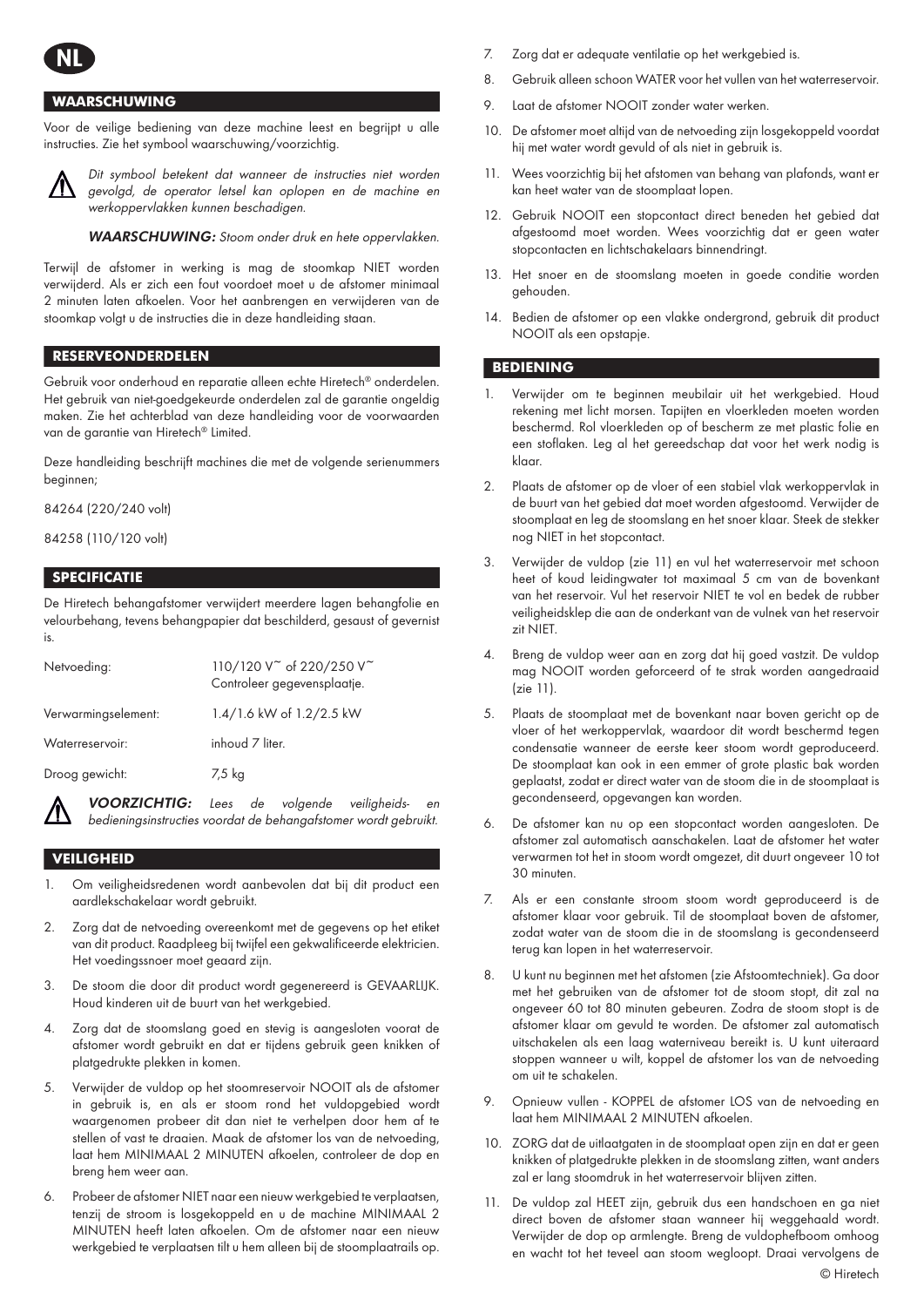dop slechts een KWARTSLAG tegen de wijzers van de klok in. Als er stoom blijft weglopen wacht dan tot dit stopt. Duw ALLEEN DAN de vuldop tegen de veerdruk in naar beneden en draai hem weer een kwartslag tegen de wijzers van de klok in, waarna hij voorzichtig omhoog kan worden gebracht om hem te verwijderen. Om de vuldop weer aan te brengen dient hij tegen de veerdruk in naar beneden te worden gedrukt en ongeveer een halve slag met de wijzers van de klok mee naar de stoppositie gedraaid te worden. Breng de hefboom naar benden om de vuldop te vergrendelen.

- 12. Als u klaar bent met het afstomen laat de afstomer dan doorlopen tot hij automatisch uitschakelt. Gebruik een geschikte bak om de stoom die als water condenseert op te vangen. Als de afstomer uitschakelt KOPPEL hem dan LOS van de netvoeding. Voordat de afstomer volledig afkoelt dienen de machine, de stoomslang en de stoomplaat voorzichtig te worden schoongeveegd.
- 13. Laat de afstomer nu compleet afkoelen, berg de stoomslang en het snoer zorgvuldig op en breng de stoomplaat weer aan. Als u klaar bent met het werk en de afstomer moet worden opgeslagen, bereid de machine dan voor zoals in Onderhoud en Servicebeurten is aangegeven.

## **AFSTOOMTECHNIEK**

- 1. Om de stoom wat vlugger te laten penetreren en het afstomen te versnellen kan het behang worden geperforeerd met een Hiretech HTP-2 behangperforator. Dit is belangrijk wanneer het behang uit meerdere lagen bestaat, beschilderd of van vinyl is. Om nog meer tijd te besparen kunt u het papier perforeren terwijl u wacht tot de afstomer stoom produceert.
- 2. Begin aan de bovenkant van de muur en werk overdwars en naar beneden. Plaats de stoomplaat tegen de oppervlakte van het behang dat moet worden afgestoomd.
- 3. Wacht 15 seconden en breng de stoomplaat vervolgens dwars over de muur naar het volgende gebied, waarbij u het gebied dat u net gestoomd heeft iets overlapt.
- 4. Maak de randen van het behang los met een afsteekmes. Voor de beste resultaten wordt een afsteekmes met een breed blad aanbevolen. Als het behang moeilijk te verwijderen is, breng de stoom dan iets langer aan. U zult snel leren hoe lang u het behang moet stomen om het gemakkelijk af te strippen.
- 5. Begin met het afstrippen van het behang aan de bovenkant van de muur. Breng het afsteekmes in neerwaartse beweging onder een hoek van 45° in de richting van de stoomplaat en steeds in neerwaartse richting waarbij u de stoomplaat onder het gebied dat u net afgestript heeft, verplaatst.
- 6. Tijdens het strippen zal stoom in de opvangbak aan de onderkant van de stoomplaat verzamelen dat als water zal condenseren, hetgeen van tijd tot tijd moet worden weggedaan.
- 7. Nadat de muur of het plafond afgestript is, dient dit te worden schoongewassen om eventuele losse stukjes behang of lijm te verwijderen.

#### **BEDIENINGSTIPS**

- 1. Zorg dat de conditie van het oppervlak dat moet worden afgestript wordt gecontroleerd. Als het pleisterwerk op de muur los is, dan is het waarschijnlijk dat wanneer het behang wordt verwijderd er stukken pleisterwerk meekomen. Klop voorzichtig op de gehele muur, een hol geluid betekent dit dat het pleisterwerk los is. In dit geval dient er reparatiewerk te worden uitgevoerd.
- 2. Reinig de afstomer terwijl hij nog warm is bij het aanraken. Als hij koud is wordt het moeilijk om stukjes papier die aan de afstomer gekleefd zitten te verwijderen.
- 3. Als hij niet in gebruik is dient er voor gezorgd te worden dat de afstomer leeg en droog is. Bewaar de afstomer op een droge plaats.

## **ONDERHOUD EN SERVICEBEURTEN**

1. Nadat het werk voltooid is, dient de afstomer volledig MINIMAAL 4 UUR te worden afgekoeld. Verwijder de stoomdop, draai de machine om en laat het resterende water weglopen door de rubber veiligheidsklep die aan de onderkant van de vulnek van het reservoir zit, in te drukken. Breng de dop weer aan, veeg de machine schoon en zet de stoomslang, het snoer en de stoomplaat terug. Bewaar de machine op een droge plaats.

 BELANGRIJK: De vuldop en de vulnek moeten in goede conditie worden gehouden. Ze dienen regelmatig te worden gecontroleerd en u dient er voor te zorgen dat de vuldop goed op z'n plaats zit en dat de vuldop en de vulnek niet versleten of beschadigd zijn. Als beschadiging wordt waargenomen mag de machine onder geen beding worden gebruikt. Breng hem dan terug naar uw dealer voor een servicebeurt.

## **DIAGNOSE**

#### FOUT

De machine verwarmt niet

#### **ACTIF**

Controleer de stroomtoevoer en zekering in de stekker. Als de zekering meer dan één keer doorslaat, breng de afstomer dan terug naar uw dichtstbijzijnde dealer voor een servicebeurt.

#### FOUT

Er komt stoom uit de vuldop.

## **ACTIE**

Schakel de machine uit en laat hem MINIMAAL 2 MINUTEN afkoelen. Verwijder de vuldop op armlengte met gebruik van een handschoen . Inspecteer de vuldop en vulnek op tekenen van beschadiging of vuil. Als het probleem niet verdwijnt, breng de machine dan naar een dealer voor een servicebeurt.

Onder geen beding mag de vuldop worden afgesteld of vastgedraaid als de machine aan is en er nog druk aanwezig is.

#### FOUT

De stoom stopt voortijdig (dit kan samengaan met het weglopen van stoom onder de machine – veiligheidsontluchting).

#### **ACTIE**

VOORZICHTIG: de stoomslang of stoomafvoer kan verstopt zijn. Koppel de machine los van de netvoeding. Controleer eerst of er knikken of platgedrukt plekken in de slang zitten. Als dit niet het geval is ga dan voorzichtig verder. Laat de machine MINIMAAL 2 UUR afkoelen om de stoomdruk te laten zakken. Verwijder de vuldop op armlengte met gebruik van een handschoen.

Als de oorzaak niet gevonden kan worden, breng de machine dan terug naar de dichtstbijzijnde dealer voor een servicebeurt.

## FOUT

De vuldop draait door voorbij de stoppositie.

#### ACTIE

VOORZICHTIG: Gebruik de machine niet, maar breng hem terug naar de dichtstbijzijnde dealer voor een servicebeurt.

## FOUT

De machine raakt oververhit.

#### **ACTIE**

Zorg dat de machine op een vlak oppervlak staat. Als de fout niet verdwijnt, ga dan terug naar de dealer voor een servicebeurt.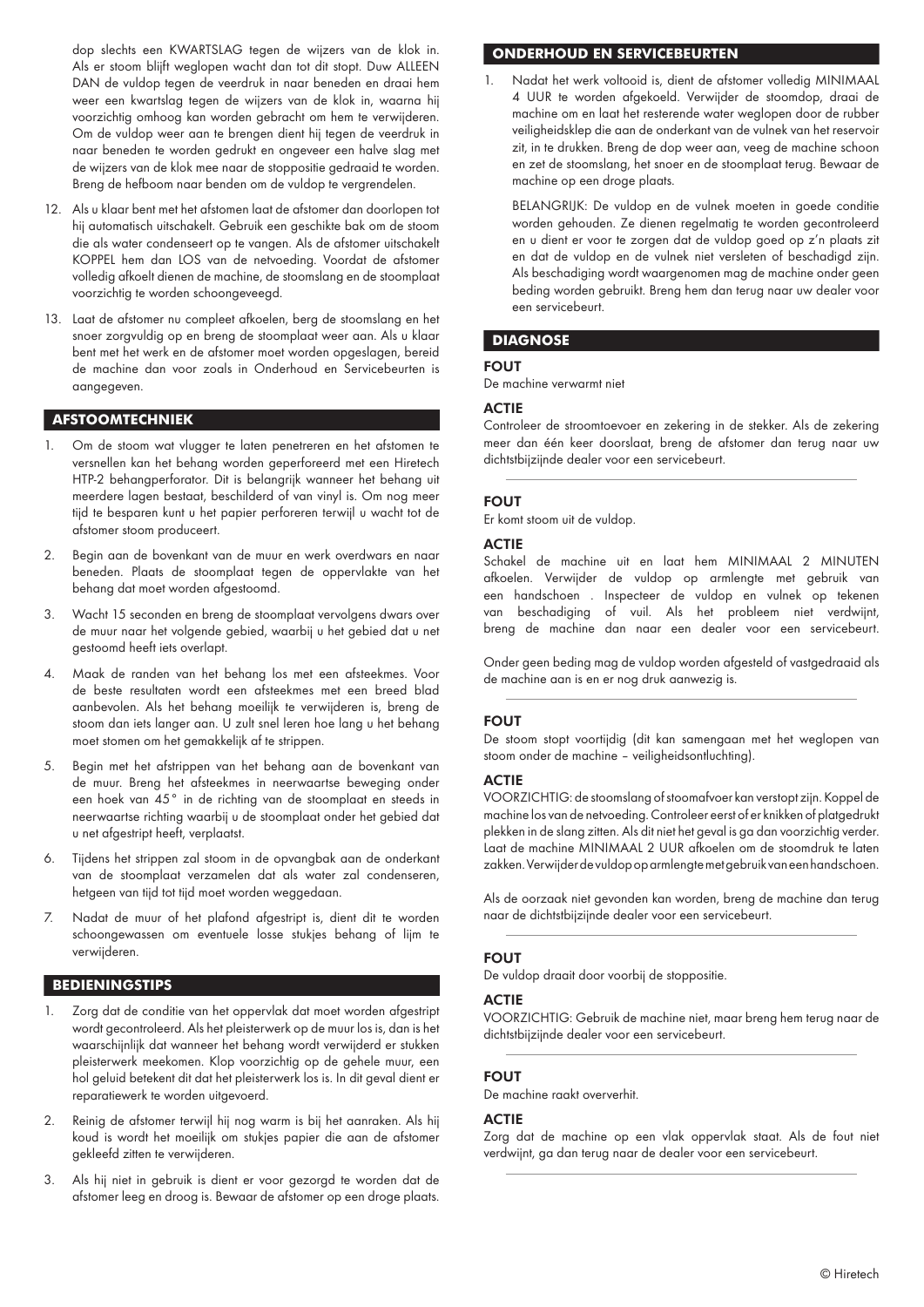## FOUT

Er loop water en/of stoom weg onder de machine terwijl de afstomer verwarmt – veiligheidsontluchting.

#### **ACTIE**

Er is teveel water in de machine gedaan. Vermijd overvulling.

VOORZICHTIG: Omdat er te allen tijde tijdens het afstomen water en vloeistof aanwezig is, dienen tapijten en vloeren te worden beschermd om schade te voorkomen.



## **WARNUNG**

Die Kenntnis des Inhalts der vorliegenden Bedienungsanleitung ist Voraussetzung für den sicheren Betrieb des Gerätes. Achten Sie auf das Symbol "Warnung/Achtung".

Das Symbol weist Sie auf das Verletzungsrisiko und die mögliche Beschädigung von Gerät und Arbeitsoberfläche bei einer Missachtung dieser Anweisungen hin.



WARNUNG: Dampf mit hohem Druck und heiße Oberflächen.

Öffnen Sie den Dampfbehälter nicht bei laufendem Gerät. Lassen Sie den Dampf-Tapetenablöser im Falle einer Störung mindestens 2 Minuten lang abkühlen. Befolgen Sie beim Öffnen und Schließen des Dampfbehälters die Anweisungen in der vorliegenden Bedienungsanleitung.

# **ERSATZTEILE**

Verwenden Sie für Reparatur- und Wartungsarbeiten ausschließlich Originalersatzteile von Hiretech®. Bei Verwendung anderer Teile wird Ihre Produktgarantie ungültig. Die Bedingungen der beschränkten Produktgarantie von Hiretech® finden Sie auf der Rückseite.

Diese Bedienungsanleitung gilt für Maschinen ab folgenden Seriennummern;

84264 (220/240 Volt)

84258 (110/120 Volt)

## **TECHNISCHE DATEN**

Der Hiretech Dampf-Tapetenablöser kann mehrere Lagen Tapeten, Folien oder Flockmaterial sowie mit Farbe, Temperafarbe oder Lack gestrichene Tapeten ablösen.

| Stromversorgung: | 10/120 V <sup>~</sup> oder 220/250 V <sup>~</sup><br>Siehe Typenschild. |
|------------------|-------------------------------------------------------------------------|
| Heizelement:     | 1,4/1,6 kW oder 2,2/2,5 kW.                                             |
| Wasserbehälter:  | 7 Liter (1,5 Gallonen)<br>Fassungsvermögen.                             |
| Gewicht (leer):  | 7,5 kg (16,5 lbs).                                                      |

ACHTUNG: Machen Sie sich vor Benutzung Ihres Dampf-Tapetenablösers mit den Sicherheits- und Bedienungshinweisen vertraut.

#### **SICHERHEIT**

- 1. Aus Sicherheitsgründen wird empfohlen, einen Fehlerstromschutzschalter (FI-Schalter) für dieses Gerät zu verwenden.
- 2. Die Netzspannung muss mit der auf dem Typenschild des Gerätes angegebenen Spannung übereinstimmen. Bei Zweifeln wenden Sie sich an einen Elektrofachmann. Das Netzkabel muss geerdet sein.
- 3. Der von diesem Gerät erzeugte Dampf ist gefährlich. Halten Sie Kinder aus dem Arbeitsbereich fern.
- 4. Der Dampfschlauch muss in einwandfreiem Zustand sein und sicher am Gerät befestigt werden. Er darf im Gebrauch weder geknickt noch abgedrückt werden.
- 5. Bei laufendem Gerät darf die Einfüllöffnung des Dampfbehälters auf keinen Fall geöffnet oder in irgendeiner Weise manipuliert werden, z. B. wenn am Verschluss Dampf austritt. Trennen Sie das Gerät von der Stromversorgung, lassen Sie es mindestens 2 Minuten lang abkühlen und überprüfen/korrigieren Sie dann erst den Verschluss.
- 6. Vor dem Transport zu einem anderen Einsatzort muss das Gerät von der Spannungsversorgung getrennt werden und mindestens 5 Minuten lang abkühlen. Heben Sie den Dampf-Tapetenablöser für den Standortwechsel nur an den Dampfplattenschienen hoch.
- 7. Der Arbeitsplatz muss ausreichend belüftet werden.
- 8. Der Dampfbehälter darf nur mit Wasser befüllt werden.
- 9. Der Dampf-Tapetenablöser darf nicht benutzt werden, wenn der Tank leer ist.
- 10. Trennen Sie den Dampf-Tapetenablöser von der Spannungsversorgung, ehe Sie ihn befüllen oder wenn Sie ihn längere Zeit nicht benutzen.
- 11. Vorsicht bei Arbeiten über Kopf: aus der Dampfplatte kann heißes Wasser herabtropfen.
- 12. Der Dampf-Tapetenablöser darf nicht von einer Steckdose betrieben werden, die direkt unterhalb des bearbeiteten Bereichs liegt. Vorsicht, dass Steckdosen und Lichtschalter nicht nass werden.
- 13. Netzkabel und Dampfschlauch müssen in einwandfreiem Zustand gehalten werden.
- 14. Der Dampf-Tapetenablöser darf nur auf einer ebenen Fläche benutzt und nicht als Trittleiter missbraucht werden.

## **BEDIENUNG**

- Zur Vorbereitung des Arbeitsbereiches werden zunächst alle Möbel entfernt. Teppiche und Fußböden sind vor kleineren Verschüttungen zu schützen. Teppiche zurückrollen oder mit Folie und Staubschutz abdecken. Benötigtes Werkzeug bereit legen.
- 2. Der Dampf-Tapetenablöser wird auf eine ebene Fläche oder auf dem Boden in der Nähe des Arbeitsbereiches gestellt. Entfernen Sie die Dampfplatte und legen Sie den Dampfschlauch und das Netzkabel aus. Der Netzstecker darf noch nicht angesteckt werden.
- 3. Öffnen Sie den Verschluss (siehe 11) und füllen Sie warmes oder kaltes Leitungswasser bis max. 5 cm unter dem Rand in den Behälter. Überfüllen Sie den Behälter nicht und achten Sie darauf, dass das Sicherheitsventil am unteren Ende des Einfüllstutzens frei bleibt.
- 4. Der Behälter wird wieder ordnungsgemäß verschlossen, ohne den Verschluss zu fest oder gewaltsam festzuziehen (siehe 11).
- 5. In der Aufwärmphase wird die Dampfplatte auf den Boden oder eine Arbeitsfläche gerichtet, die vor Kondensation geschützt ist. Alternativ können Sie die Dampfplatte in einen Eimer oder größeren Behälter halten, der das durch Dampfkondensation an der Dampfplatte herabtropfende Wasser auffängt.
- 6. Das Gerät wird an eine geeignete Steckdose angeschlossen. Der Dampf-Tapetenablöser schaltet sich automatisch ein. Lassen Sie den Dampf-Tapetenablöser ca. 10 bis 30 Minuten lang aufwärmen, bis das Wasser auf Siedetemperatur erhitzt ist.
- 7. Der Dampf-Tapetenablöser ist einsatzbereit, wenn an der Dampfplatte kontinuierlich Dampf austritt. Heben Sie die Dampfplatte hoch (höher als den Dampf-Tapetenablöser), damit im Dampfschlauch kondensiertes Wasser in den Wasserbehälter zurücklaufen kann.
- 8. Beginnen Sie mit dem Ablösen der Tapeten (siehe Ablösen). Die Dampfzeit beträgt ca. 60 bis 80 Minuten. Wenn kein Dampf mehr austritt, muss der Dampf-Tapetenablöser wieder mit Wasser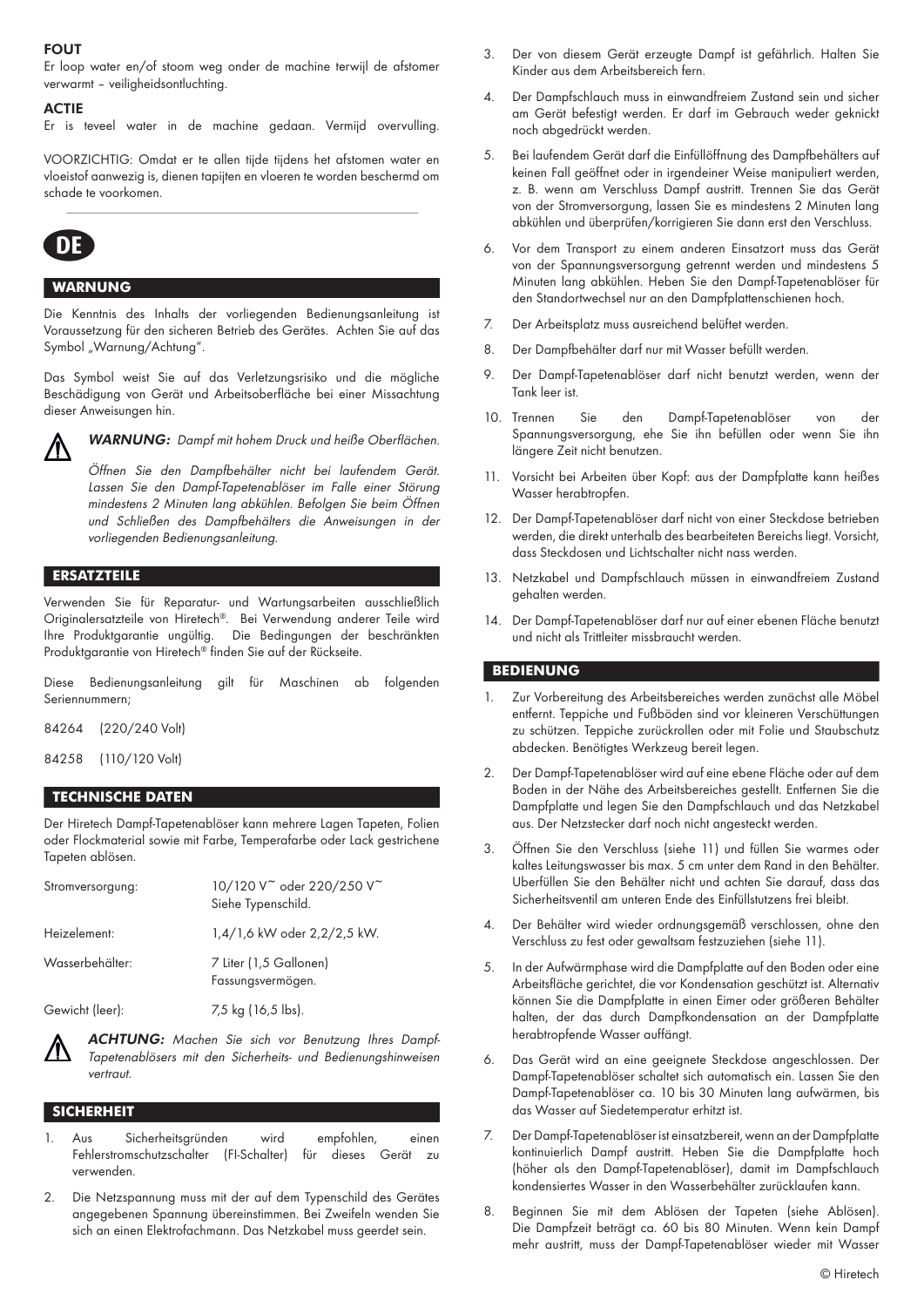befüllt werden. Der Dampf-Tapetenablöser schaltet sich rechtzeitig automatisch aus, bevor er ganz leer dampft. Selbstverständlich kann der Dampf-Tapetenablöser jederzeit abgeschaltet werden. Ziehen Sie dazu einfach den Stecker aus der Steckdose.

- 9. Nachfüllen Trennen Sie die Spannungsversorgung und lassen Sie den Dampf-Tapetenablöser mindestens 2 Minuten lang abkühlen.
- 10. Blockierte Öffnungen in der Dampfplatte oder Knicke oder abgedrückte Stellen im Dampfschlauch verhindern, dass der Dampfdruck im Wasserbehälter sinken kann.
- 11. Der Einfüllverschluss ist heiß, tragen Sie Handschuhe und stellen Sie sich nicht direkt über den Dampf-Tapetenablöser, wenn Sie den Behälter öffnen. Öffnen Sie den Behälter mit gestrecktem Arm. Heben Sie den Verschlusshebel an und lassen Sie den Dampfdruck entweichen. Drehen Sie die Verschlusskappe um eine Vierteldrehung im Gegenuhrzeigersinn. Warten Sie, bis kein Dampf mehr austritt. Drücken Sie dann erst den Verschluss gegen den Federdruck nach unten und drehen Sie ihn eine weitere Vierteldrehung im Gegenuhrzeigersinn auf. Ziehen Sie den Verschluss vorsichtig nach oben. Um den Verschluss wieder anzubringen, drücken Sie ihn gegen den Federdruck nach unten und drehen ihn etwa eine halbe Umdrehung im Uhrzeigersinn bis zum Anschlag. Drücken Sie den Verschlusshebel nach unten.
- 12. Nach Beendigung Ihrer Arbeit lassen Sie den Dampf-Tapetenablöser solange weiter laufen, bis er sich von selbst abschaltet. Fangen Sie den zu Wasser kondensierten Dampf in einem geeigneten Behältnis auf. Sobald sich der Dampf-Tapetenablöser abgeschaltet hat, ziehen Sie das Netzkabel aus der Steckdose. Wischen Sie, solange das Gerät noch warm ist, das Gehäuse, den Dampfschlauch und die Dampfplatte sorgfältig ab.
- 13. Anschließend lassen Sie den Dampf-Tapetenablöser vollständig auskühlen und verstauen dann Dampfschlauch und Netzkabel sorgfältig unter der Dampfplatte. Wenn Sie mit Ihrer Arbeit fertig sind und den Dampf-Tapetenablöser wegpacken wollen, präparieren Sie die Maschine wie unter Wartung und Pflege beschrieben.

## **ABLÖSEN**

- 1. Durch Perforation der Tapete mit der Hiretech HTP-2 Tapetenperforiervorrichtung kann das Eindringen des Dampfes unterstützt und das Ablösen der Tapete beschleunigt werden. Dies ist insbesondere bei mehrlagigen Tapeten, mehrfach gestrichenen Tapeten oder Vinyltapeten nützlich. Besonders zeiteffizient ist es, die Tapete während der Aufwärmphase des Dampf-Tapetenablösers zu perforieren.
- 2. Beginnen Sie oben und arbeiten Sie sich in Querrichtung nach unten. Richten Sie die Dampfplatte auf die Oberfläche der Tapete, die Sie ablösen möchten.
- 3. Warten Sie ca. 15 Sekunden und fahren Sie mit der Dampfplatte dann weiter zum nächsten Bereich. Die einzelnen Bereiche sollten leicht überlappen.
- 4. Lösen Sie den Rand der Tapete mit einem Tapetenmesser. Mit einem Tapetenmesser mit breiter Klinge erzielen Sie die besten Resultate. Gegebenenfalls müssen Sie den Dampf etwas länger einwirken lassen, damit sich die Tapete leichter ablöst. Sie werden schnell die erforderliche Erfahrung sammeln, um zu wissen, wie lange der Dampf einwirken muss, damit sich die Tapete leicht ablösen lässt.
- 5. Setzen Sie das Tapetenmesser nach unten gerichtet und in einem 45 Grad Winkel zur Dampfplatte an, und lösen Sie die Tapete von der Decke beginnend, während Sie mit dem Dampf-Tapetenablöser kurz vor der abzulösenden Tapete herführen.
- 6. Beim Ablösen sammelt sich im Boden der Dampfplatte zu Wasser kondensierter Dampf an, das hin und wieder abgegossen werden sollte.
- 7. Durch abschließendes Abwaschen der von der Tapete befreiten Wand oder Decke werden etwaige Tapeten- und Leimreste entfernt.

## **BEDIENUNG**

- 1. Die abzulösende Oberfläche muss einer sorgfältigen Kontrolle unterzogen werden. Loser Putz wird sich, wenn die Tapete abgelöst wird, ebenfalls ganz oder teilweise lösen. Klopfen Sie dazu die gesamte Wand leicht ab – ein hohler Klang weist auf losen Putz hin. In solchen Fällen sind Reparaturen unvermeidlich.
- 2. Reinigen Sie den Dampf-Tapetenablöser, solange er noch handwarm ist. Nachdem völligen Auskühlen lassen sich anhaftende Papierfetzen nur noch schwer entfernen.
- 3. Achten Sie darauf, dass der Dampf-Tapetenablöser leer und trocken ist, wenn Sie ihn längere Zeit nicht benutzen. Der Dampf-Tapetenablöser darf nur an einem trocknen Ort gelagert werden.

# **WARTUNG UND PFLEGE**

1. Lassen Sie den Dampf-Tapetenablöser nach Beendigung der Arbeiten mindestens 4 Stunden lang vollständig auskühlen. Öffnen Sie den Dampfbehälter, drehen Sie das Gerät auf den Kopf und lassen Sie das restliche Wasser am Sicherheitsventil ab, das sich am unteren Ende des Einfüllstutzens befindet. Schließen Sie den Behälter wieder, wischen Sie das Gehäuse ab und bringen Sie Dampfschlauch, Kabel und Dampfplatte wieder an. Wählen Sie für die Lagerung einen trocknen Ort.

WICHTIG. Einfüllverschluss und Einfüllstutzen müssen einwandfreiem Zustand gehalten werden. Kontrollieren Sie beides regelmäßig und versichern Sie sich, dass der Verschluss richtig sitzt und Verschluss und Einfüllstutzen nicht beschädigt oder abgenutzt sind. Wenn Sie eine Beschädigung feststellen, darf der Dampf-Tapetenablöser nicht mehr verwendet werden, sondern muss umgehend zu Ihrem Fachhändler zur Reparatur zurückgebracht werden.

## **DIAGNOSE**

#### FEHLER

Gerät wird nicht heiß.

#### MASSNAHME

Stromversorgung und Sicherung im Stecker überprüfen. Das Gerät muss zu Ihrem Fachhändler zur Reparatur zurückgebracht werden, wenn die Sicherung mehr als einmal durchschlägt.

#### FEHLER

Am Verschluss tritt Dampf aus.

#### MASSNAHME

Gerät ausschalten und mindestens 2 Minuten lang abkühlen lassen. Den Verschluss mit Handschuhen mit gestrecktem Arm öffnen. Verschluss und Einfüllstutzen auf Anzeichen für Beschädigungen und Verschmutzung kontrollieren. Falls das Problem weiterhin besteht, muss das Gerät zu Ihrem Fachhändler zur Reparatur zurückgebracht werden.

Versuchen Sie auf keinen Fall, den Verschluss bei eingeschaltetem Gerät oder unter Druck festzuziehen oder zu korrigieren.

#### FEHLER

Vorzeitige Beendigung der Dampferzeugung (unter Umständen begleitet von Dampfaustritt unter dem Gerät - Sicherheitsventil).

#### MASSNAHME

ACHTUNG Dampfschlauch oder Dampfauslässe möglicherweise blockiert. Stromversorgung trennen. Zunächst prüfen, ob der Schlauch geknickt oder abgedrückt ist. Falls nicht, mit äußerster Vorsicht fortfahren. Maschine mindestens 2 Minuten lang abkühlen lassen, damit der Dampfdruck sinken kann. Einfüllverschluss mit Handschuhen mit gestrecktem Arm öffnen.

Wenn die Ursache nicht gefunden werden kann, muss das Gerät zu Ihrem Fachhändler zur Reparatur zurückgebracht werden.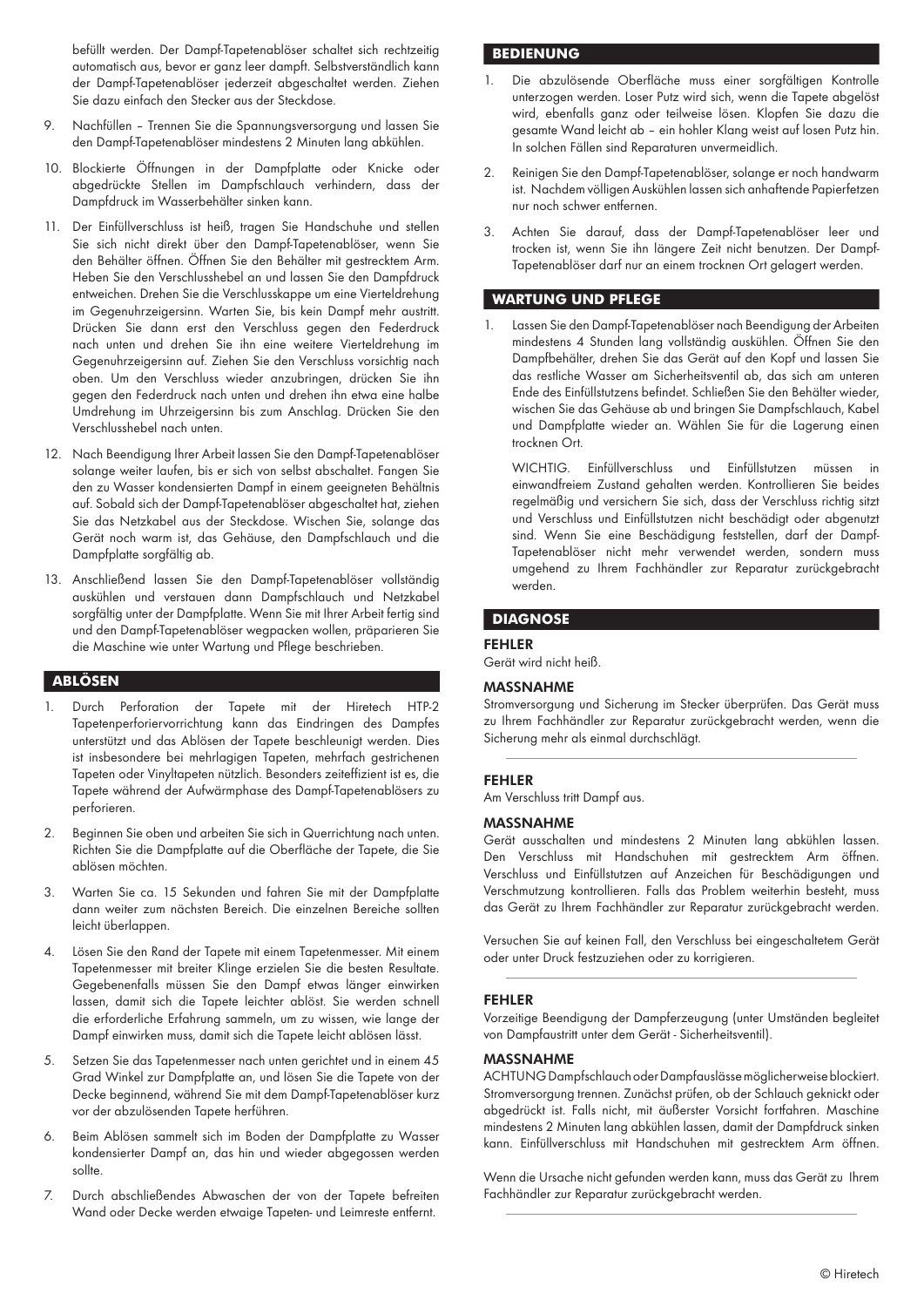## FEHLER

Einfüllverschluss wird überdreht.

## MASSNAHME

ACHTUNG Gerät nicht mehr verwenden, sondern zu Ihrem Fachhändler zur Reparatur zurückbringen.

# FEHLER

Gerät überhitzt.

# MASSNAHME

Prüfen, ob das Gerät auf einem ebenen Untergrund steht. Falls das Problem weiterhin besteht, muss das Gerät zu Ihrem Fachhändler zur Reparatur zurückgebracht werden.

# FEHLER

Beim Aufwärmen Wasser- und/oder Dampfaustritt unter dem Gerät - Sicherheitsventil.

## MASSNAHME

Gerät überfüllt. Vermeiden Sie Überfüllen.

ACHTUNG Teppiche und Fußböden vor Beschädigung durch Wasser und Flüssigkeiten, die beim Ablösen allgegenwärtig sind, zu schützen.

|            | <b>PARTS LIST</b> |              |                                        |
|------------|-------------------|--------------|----------------------------------------|
| <b>Ref</b> | <b>PSTK</b>       | Pack Qty     | <b>Description</b>                     |
| 1          | 007613            | 1            | <b>Steam Plate Complete</b>            |
| 2          | 007609            | 1            | <b>Handle Assembly</b>                 |
| 3          | 007610            | 1            | Label Steam Plate                      |
| 4          | 007611            | 1            | Tube Steam Plate                       |
| 5          | 007612            | 2            | Bracket Steam Tube                     |
| 6          | 007642            | 12           | Screw                                  |
| 7          | 007614            | 4            | Rivet                                  |
| 8          | 007645            | 4            | Screw                                  |
| 9          | 007636            | 2            | <b>End Caps Steam Plate</b>            |
| 10         | 007721            | 1            | Strain Relief                          |
| 11         | 007950            | 2            | Rail Steam Plate Kit                   |
| 12         | 007708            | 1            | Cover Tank Assembly                    |
| 13         | 007884            | 1            | Cap Filler and Chain                   |
| 14         | 007685            | 1            | Label Steam Warning                    |
| 15         | 007655            | 1            | Swivel Set                             |
| 16         | 007623            | 4            | <b>Spacer Castor</b>                   |
| 17         | 007661            | 1            | Hose Assembly                          |
| 18         | 007654            | 1            | <b>Tank Assembly</b>                   |
| 19         | 007624            | 4            | Castor                                 |
| 20         | 007683            | 2            | Castor Bracket                         |
| 21         | 007632            | 1            | Heater Element 110/120 Volt            |
| 21         | 007682            | $\mathbf{1}$ | Heater Element 220/240 Volt            |
| 22         | 007637            | 1            | Seal Heater                            |
| 23         | 007872            | 1            | Cut Out Single Pole                    |
| 23         | 007638            | 1            | Cut Out Kit Single Pole                |
| 25         | 007640            | 2            | Screw                                  |
| 26         | 007662            | 2            | Lead Cut Out Heater                    |
| 27         | 007702            | 2            | Lead Connector Block Cut Out           |
| 28         | 007880            | 1            | Lead Connector Block Tank Earth        |
| 29         | 007881            | 1            | Lead Tank/Heater Earth                 |
| 30         | 007633            | 1            | Heat Sink Compound                     |
| 31         | 007626            | 2            | Label Product Name                     |
| 32         | 007876            | 2            | Label Instructions                     |
| 33         | 007700            | 1            | <b>Cover Access</b>                    |
| 34         | 007701            | 4            | Screw                                  |
| 35         | 007705            | 1            | Connector Block                        |
| 36         | 007711            | 1            | Lead Mains 240 Volt (UK)               |
| 36         | 007712            | 1            | Lead Mains 110 Volt (UK)               |
|            | 007713            |              |                                        |
| 36         |                   | 1            | Lead Mains 220 Volt (EEC)              |
| 36         | 007715            | 1<br>1       | Lead Mains 240 Volt (AUS)              |
| 37         | 007710            | 1            | Lead Heater Earth<br>Label Set         |
| 38         | 007507            |              |                                        |
| 40         | 007686            | 1            | Nut Swivel                             |
| 41         | 007697            | 1            | Olive Swivel                           |
| 42         | 007689            | 1            | <b>Label End Product Name</b>          |
| 50         | 007716            | 1            | Owners Manual & Operating Instructions |
| 55         | 007965            | 1            | Steam Plate & Rail Kit Complete        |

Consumables (not illustrated)

007625 1 Carton Transit

# **CIRCUIT DIAGRAM**

Single pole (all marketes excluding North America)

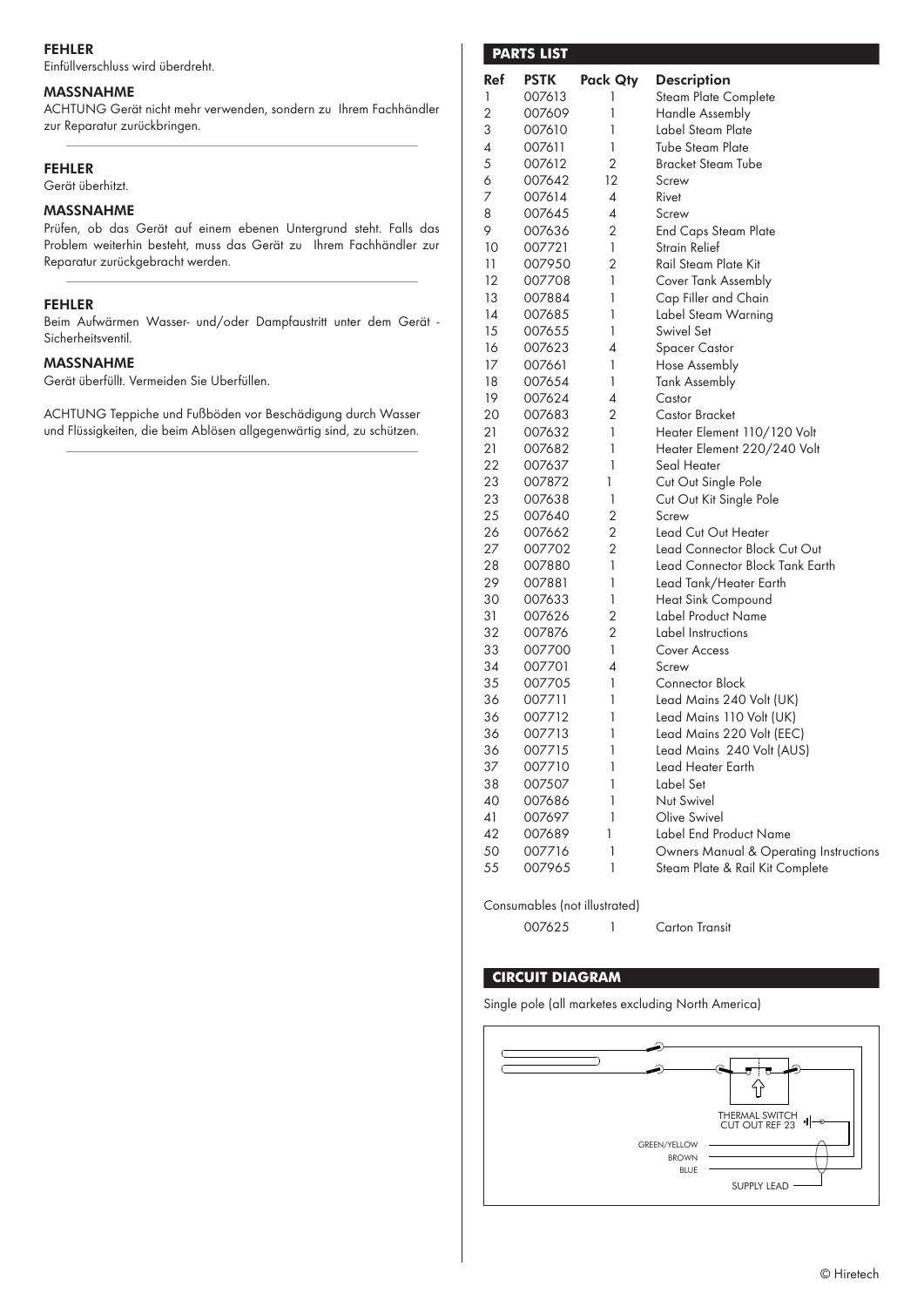# **PARTS DRAWING**

HTW Steam Wallpaper Stripper Single pole (all markets excluding North America)